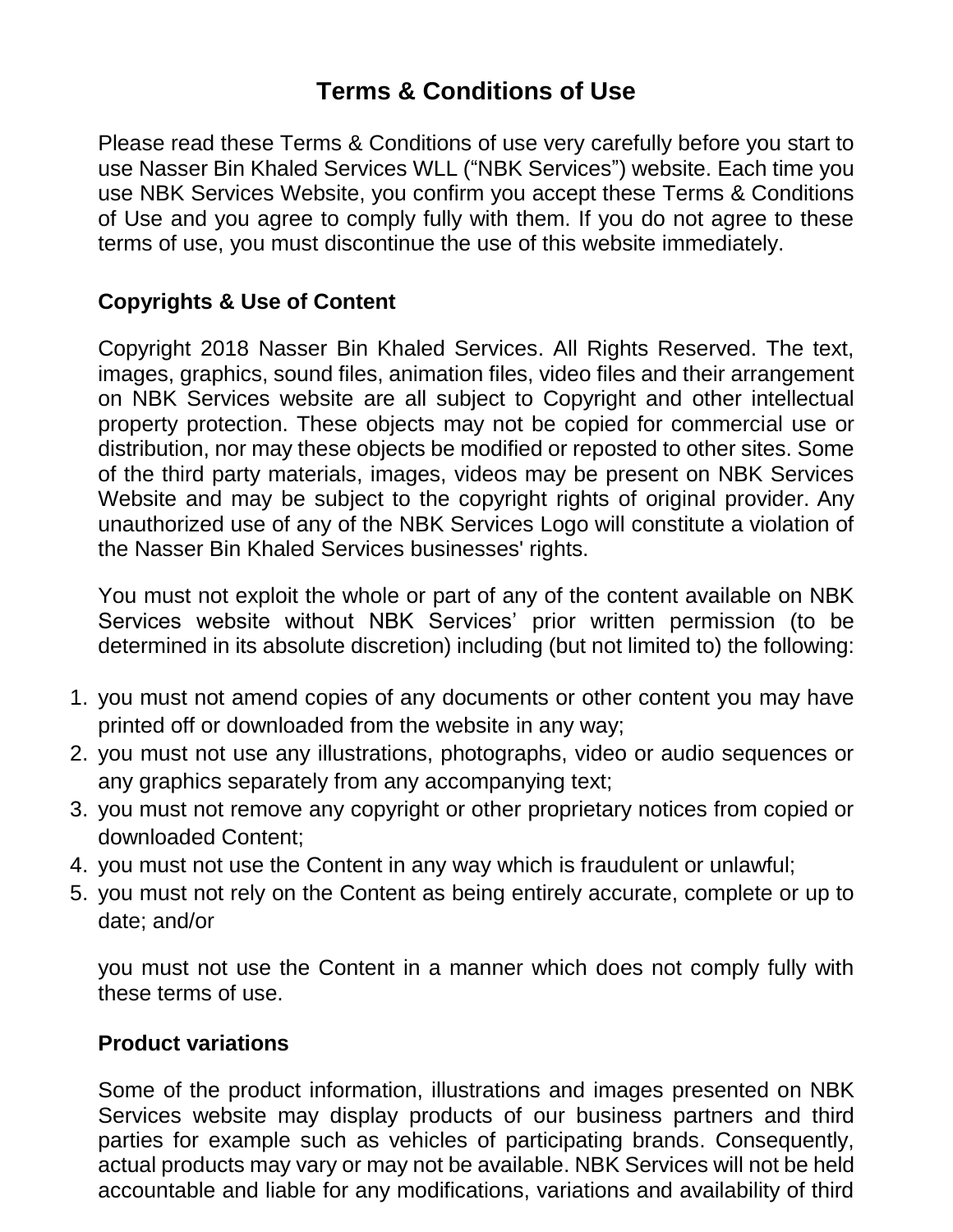party products. We will, to the best of our knowledge and ability, maintain product representations current and up to date.

If you are interested in any vehicle model, paint, option or accessory shown on our website and are unsure of its availability or specification, you should contact the corresponding authorized local dealer directly for the relevant product, for further information.

#### **Calculators**

All calculators on the website are there for your convenience and interaction purposes. Calculations provided within the site are based on retail recommended prices, as best known to us on the date of publication, such calculations are approximate, to give you an indication, and shall not be treated as an official quotation. All monthly payment calculation must be confirmed by NBK Services representatives or sales personnel of the authorized dealers. All calculations are based on company finance terms, policies, rate charts, considered current at the date of publication and subject to change without notice. NBK Services does not own or sell vehicles directly, therefore calculations may not be used to calculate total vehicle price. Vehicle prices can only be provided and confirmed by authorized dealers. NBK Services and or the authorized dealers reserve the right to change the internal calculation parameters at its discretion and without prior notice. Professional or specialist advice should be obtained before taking, or refraining from, any action on the basis of the calculations.

#### **Trademarks**

Unless otherwise indicated, all marks displayed on NBK Services website are subject to the trademark rights of participating authorized NBK Group dealers, this applies especially to vehicle model nameplates, and their corporate logos and emblems.

Your use of NBK Services Website grants you no right or license to reproduce or otherwise use any NBK Services Marks or third party trademarks represented on NBK Services website. Any copying or downloading of any Content will not transfer title to that Content to you nor grant you any license to use that Content for non-personal purposes. You must not use any part of the Content for nonpersonal purposes, such as commercial purposes, without obtaining a prior written license to do so from NBK Services, which will be granted in our absolute discretion.

#### **No warranties or representations**

The information on this website is provided by NBK Services "as is" and to the extent permitted by law, without warranty of any kind, expressed or implied,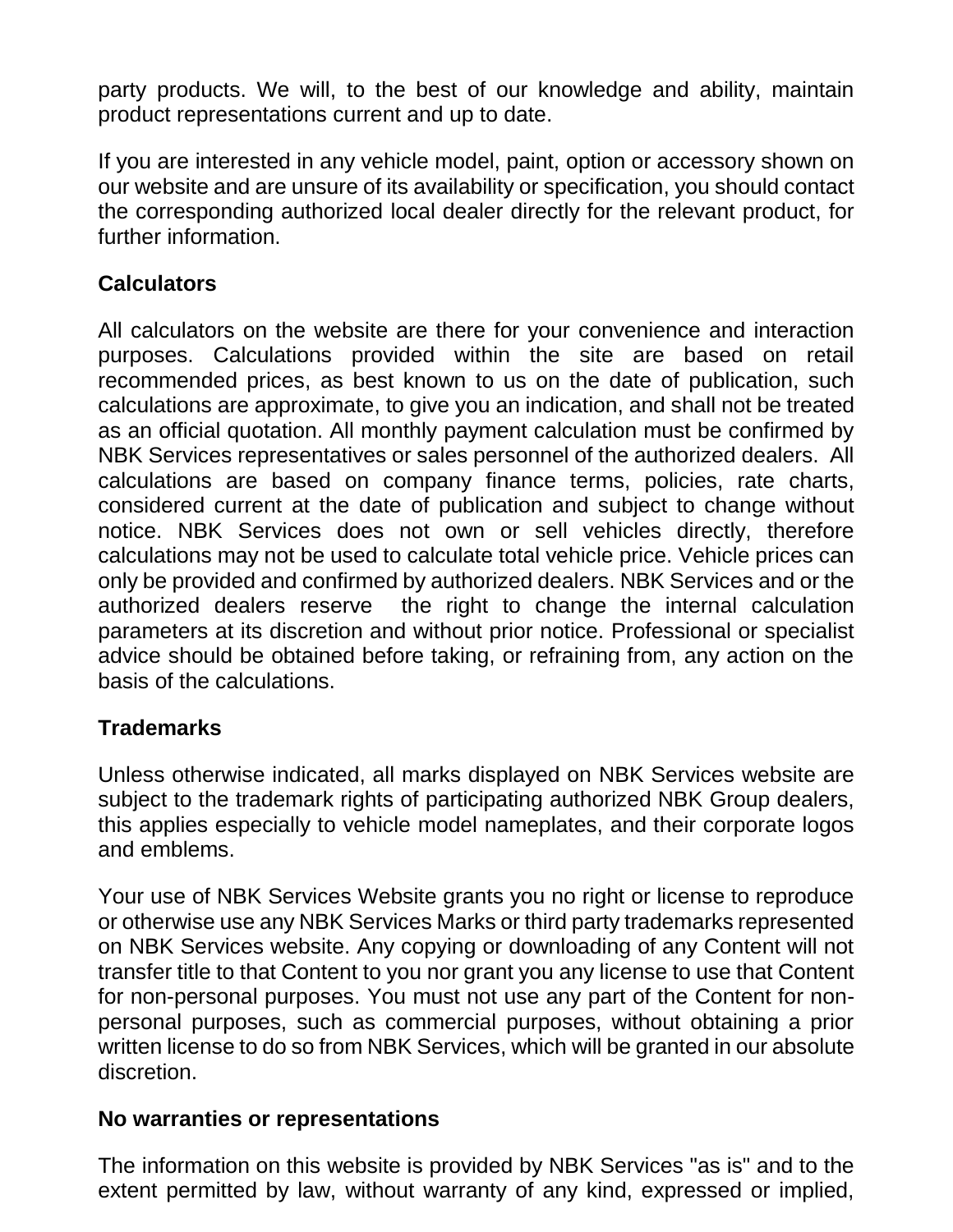including but not limited to any implied warranties of merchantability, fitness for any particular purpose, or non-infringement. While the information provided is likely to be accurate, it may include errors or inaccuracies.

This website contains links to external sites, which are not under the control of NBK Services. Therefore, we are not responsible for the contents of any linked site. NBK Services is providing these links to you only as a convenience, and the inclusion of any link does not imply endorsement by NBK Services of the linked site.

#### **Access & Usage**

NBK Services cannot guarantee that NBK Services website, or any content on it, will always be available or will be uninterrupted. Access to NBK Services website is permitted on a temporary "as is" basis. All or any part of the Website, without notice, may be suspended, withdrawn, discontinued or changed. NBK Services will not be liable to you, if for any reason, NBK Services website is unavailable (temporarily or permanently) at any time or for any period.

You are solely responsible for making all arrangements necessary for you to have access to NBK Services Website. You are also responsible for ensuring that all persons who access the NBK Services Website through your Internet connection are made fully aware of these Terms & Conditions of use and other applicable policies, and that they comply fully with them.

You may use NBK Services website only for personal and lawful purposes. You acknowledge and agree you may not use NBK Services Website for the following purposes and in ways described below:

- 1. In any way that breaches any applicable local, national or international law or regulation.
- 2. In any way that is unlawful or fraudulent, or has any unlawful or fraudulent purpose or effect.
- 3. For the purpose of harming or attempting to harm minors in any way.
- 4. To post advertisements or to promote third party websites without NBK Services written consent.
- 5. To transmit, or procure the sending of, any unsolicited or unauthorized advertising or promotional material or any other form of similar solicitation (spam).
- 6. Not to misuse NBK Services website by knowingly transmitting any data, sending or uploading any material that contains viruses, Trojan horses, worms, time-bombs, keystroke loggers, spyware, adware or any other harmful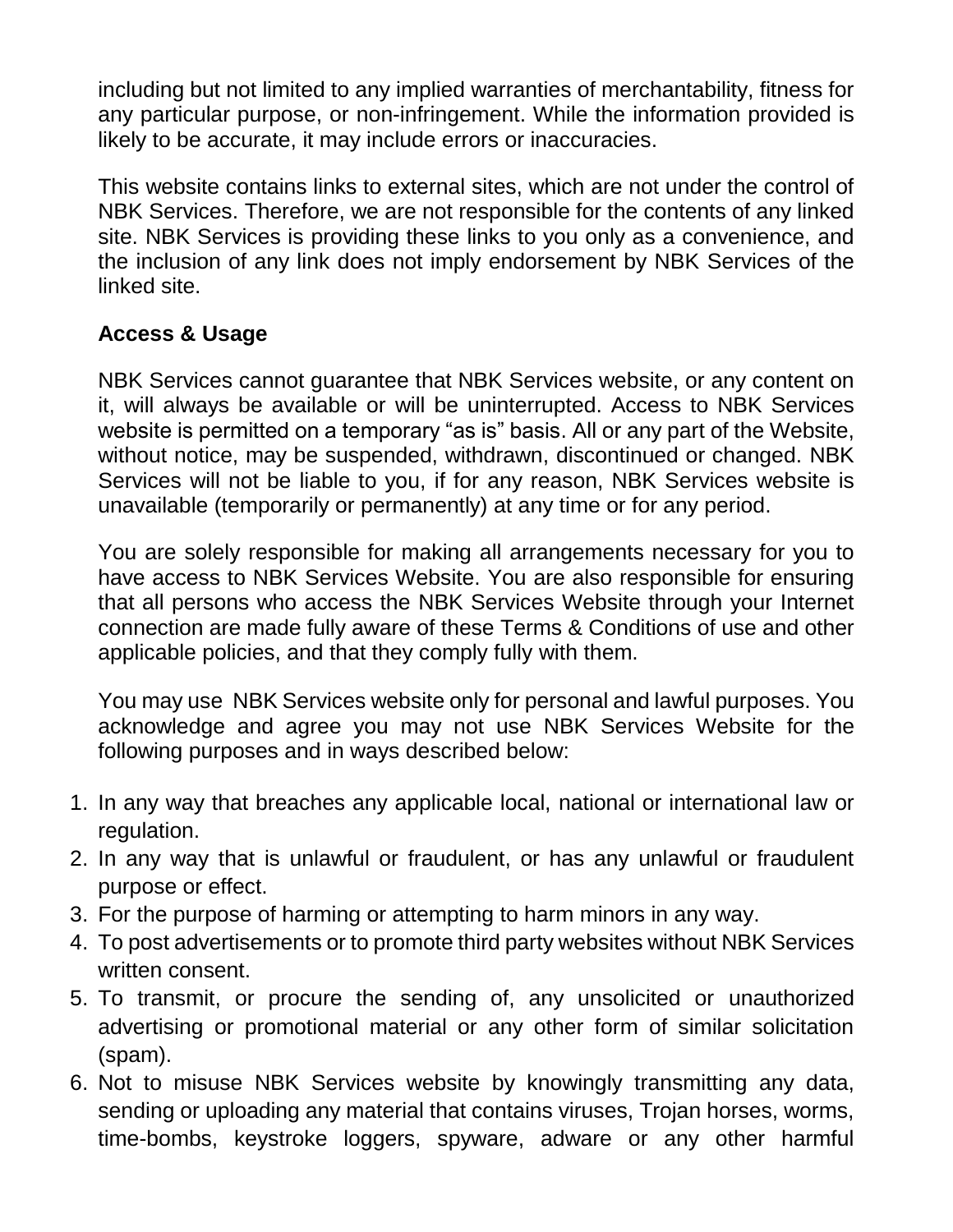programs or similar computer code designed to adversely affect the operation of any computer software or hardware.

#### You also acknowledge and agree:

- 1. Not to reproduce, duplicate, copy or re-sell any part of NBK Services Website in contravention with the provisions of these terms and conditions .
- 2. Not to direct web traffic away from NBK Services website
- a. Not to damage knowingly and intentionally any equipment (including any server) or network on which NBK Services website is located;
- b. any server, computer or database connected to NBK Services Website; or
- c. any equipment or network or software owned or used by any third party..
- 3. Not to disguise or interfere in any way with the IP address of the computer you are using to access NBK Services website or otherwise take steps to prevent the identification of the actual IP address of the computer you are using whilst accessing NBK Services Website.

### **Security**

For matters related to security, please refer to our Privacy Policy which sets out the terms that govern any personal data which you provide via NBK Services Website and which, by using NBK Services website, you agree to comply with.

#### **Indemnification**

You agree to protect, indemnify, release, safeguard, and hold harmless NBK Services and its respective affiliates, subsidiaries, officers, agents, and employees against any and all losses, damages, demands, liabilities, claims, actions, proceedings, charges, expenses, penalties, fines or other costs suffered or sustained or arising out of the breach of these terms and conditions by the user and / or any act of omission or commission attributable to user / or violationby the user of any applicable law.

## **Limitation of our Liability**

NBK Services will not be liable to any user for any loss or damage, whether in contract, misdemeanor (including negligence), breach of statutory duty, or otherwise, even if foreseeable, arising under or in connection with:

- Access, use of, or inability to use NBK Services website;
- Loss or damage caused by a virus, distributed denial-of-service attack, or other technologically harmful material that may infect your computer equipment, computer programs, data or other proprietary material due to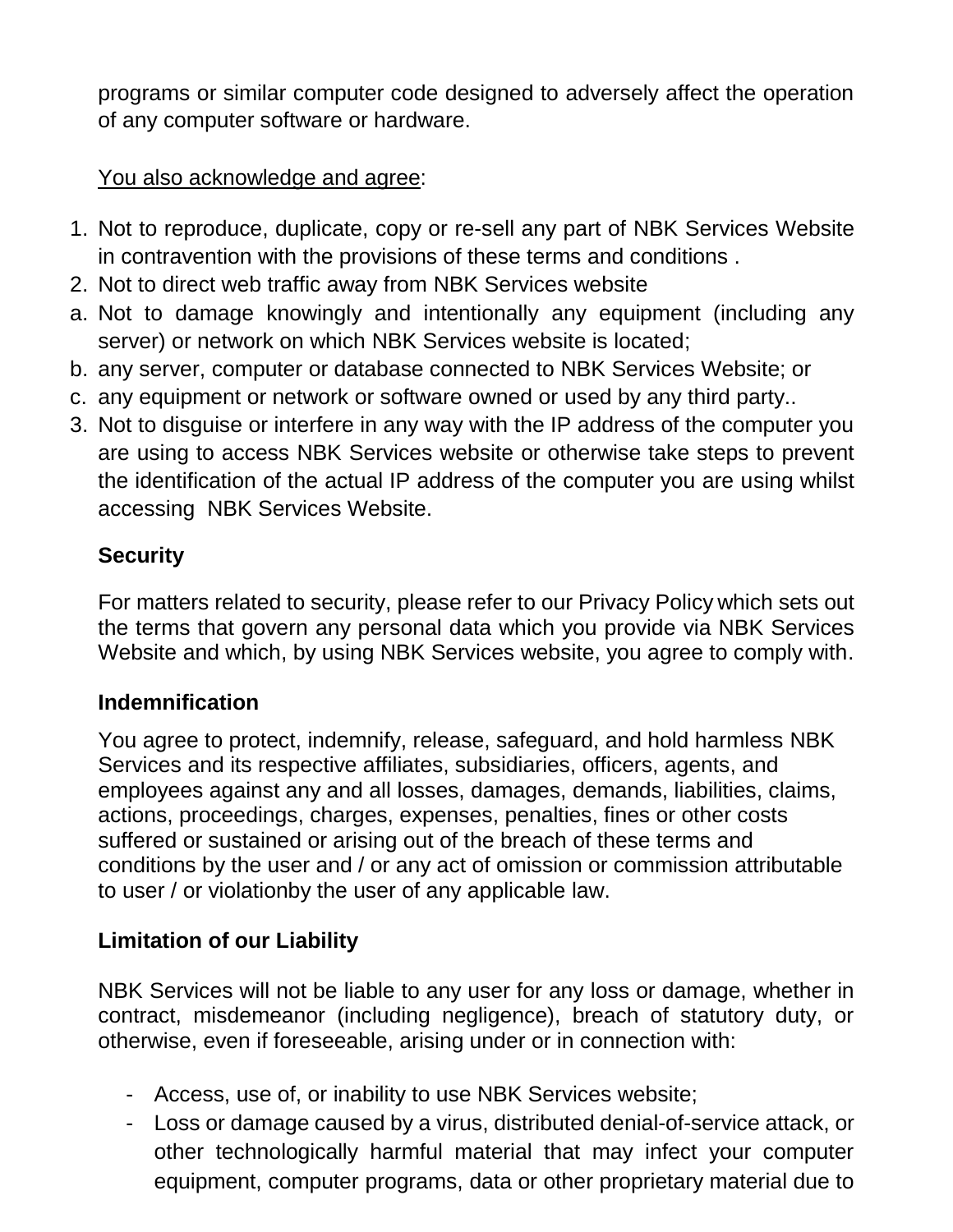your use of NBK Services website or any website linked to it, or to your downloading of any content or material on it, or on any website linked to it; or

- Use of or reliance on any content displayed on, or material provided via NBK Services website;
- Use of or reliance on any content displayed on, or material provided via, websites linked to NBK Services website including without limitation of the content.

## **Breach of Terms & Conditions of Use**

-

In case NBK Services, at its own discretion determines a breach of these Terms and Conditions , through your access and use of NBK Services website, NBK Services may take all or any of the following actions at its deems appropriate:

- Immediate, temporary or permanent suspension and/or withdrawal of your right to access and use NBK Services website.
- Issue of written warning to you.
- Immediate, temporary or permanent removal of any posting or material uploaded by you to NBK Services website
- Legal actions and proceedings against you to protect our rights and for the reimbursement of all costs on an indemnity basis (including, but not limited to, reasonable administrative and legal costs) resulting from the breach.
- Disclosure of information related to the breach to law enforcement authorities.

All and any liability is excluded for actions taken by NBK Services, in response to any breach of these Terms & Conditions of Use. The responses described in this policy are not limited, and other actions may be taken by NBK Services at our discretion.

## **Information accuracy**

NBK services website provides information and an overview about activities and products of NBK Services. Such information shall not be used for investment and/or transactional decisions. The Content is provided for information only and is of a general and approximate nature and it is not intended to amount to, nor is, information or advice on which you should rely on to make financial.